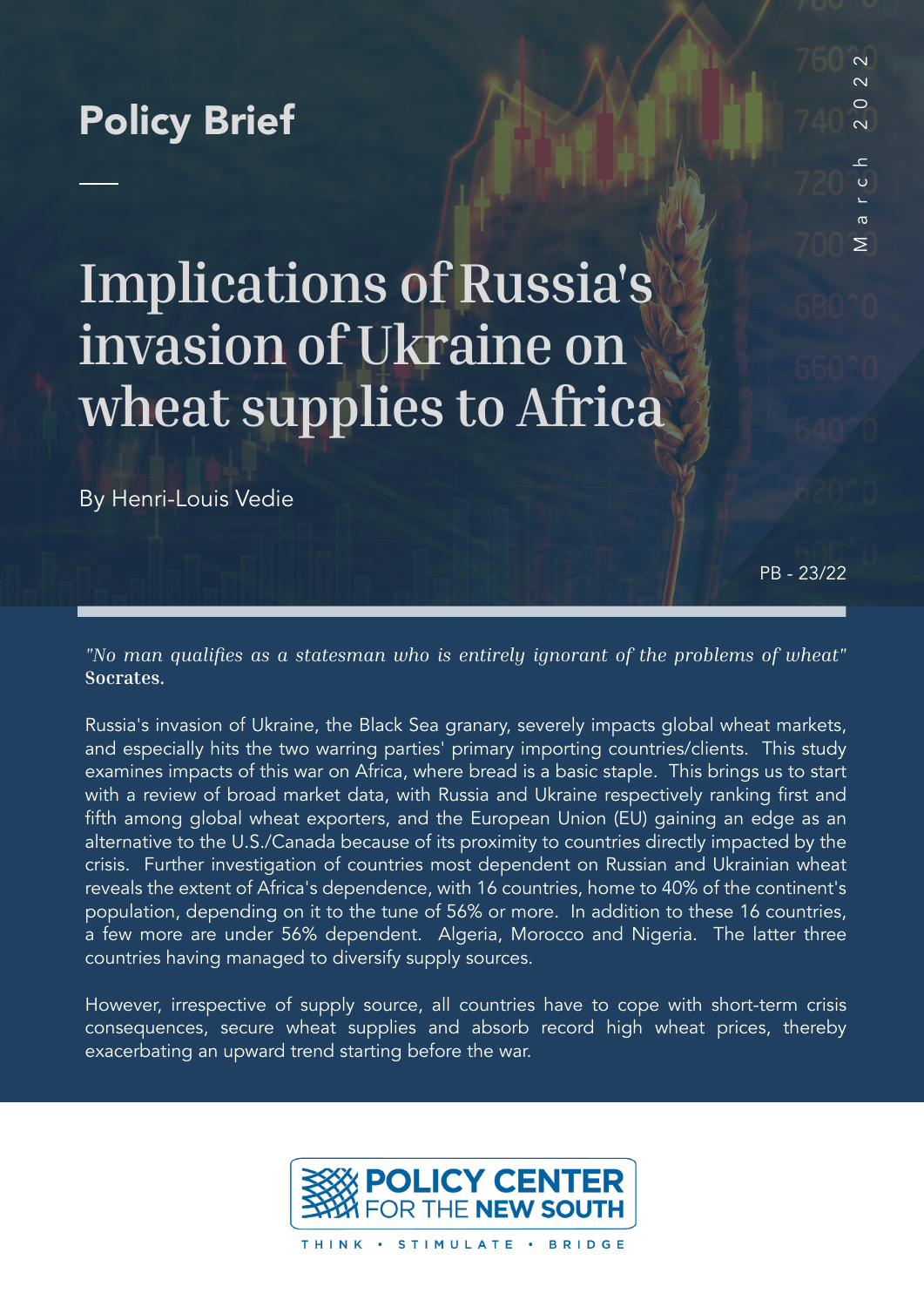# **INTRODUCTION**

Russia's invasion of Ukraine, the breadbasket of the Black Sea, inevitably had a huge impact on world wheat markets, of which both warring parties are heavyweights. This study examines impacts of this war on Africa, a continent highly dependent on Russian and Ukrainian wheat exports, accounting together for 29% of global wheat exports in 2021. This brings us to review overall market production and export data (I), then identify those 26 countries most heavily reliant on Russian and Ukrainian wheat supplies, and which African countries among them are most impacted (II). In conclusion, we look at implications of this war for Africa in terms of both wheat production and prices.

# I. OVERVIEW OF GLOBAL WHEAT MARKETS AND PRODUCTION

A. Main producing countries (2017-2021): data and analysis

*1. Data*

Table 1 hereunder lists the 12 leading wheat producing countries and/or communities of countries worldwide. Data is expressed in thousands of metric tons (Mt). Outputs are those prior to the invasion, and cover four crop years: 2017/2018; 2018/2019; 2019/2020 and 2020/2021. This provides a production average for each country for the years 2017-2021.

### Table 1:

#### Major wheat producing countries (2017-2021).

| <b>COUNTRY</b>    | 2017/2018 | 2018/2019 |         | 2019/2020 2020/2021 | <b>AVERAGE</b> |
|-------------------|-----------|-----------|---------|---------------------|----------------|
| China             | 129 770   | 133 590   | 133 59O | 134 250             | 132 800        |
| European<br>Union | 136 681   | 123 124   | 138 741 | 126 930             | 131 369        |
| India             | 98 510    | 99 870    | 103 600 | 107 860             | 102 460        |
| Russia            | 84 992    | 71 685    | 73 610  | 85 354              | 78 910         |
| <b>USA</b>        | 47 371    | 51 306    | 52 581  | 49751               | 50 252         |
| Canada            | 30 000    | 32 670    | 32 670  | 35 183              | 32 630         |
| Ukraine           | 26 981    | 25 057    | 29 171  | 25 240              | 26 612         |
| Pakistan          | 26 674    | 25 067    | 24 349  | 24 4 9 6            | 25 146         |
| Australia         | 21 300    | 17 598    | 14 480  | 33 300              | 21 669         |
| Turkey            | 21 000    | 19 000    | 17 500  | 18 250              | 18 937         |
| Argentina         | 18 500    | 19 500    | 19780   | 17 640              | 18 855         |
| Iran              | 14 000    | 14 500    | 16 800  | 15 000              | 15 075         |

Source: Statistica Research Department. Output expressed in thousands of tons.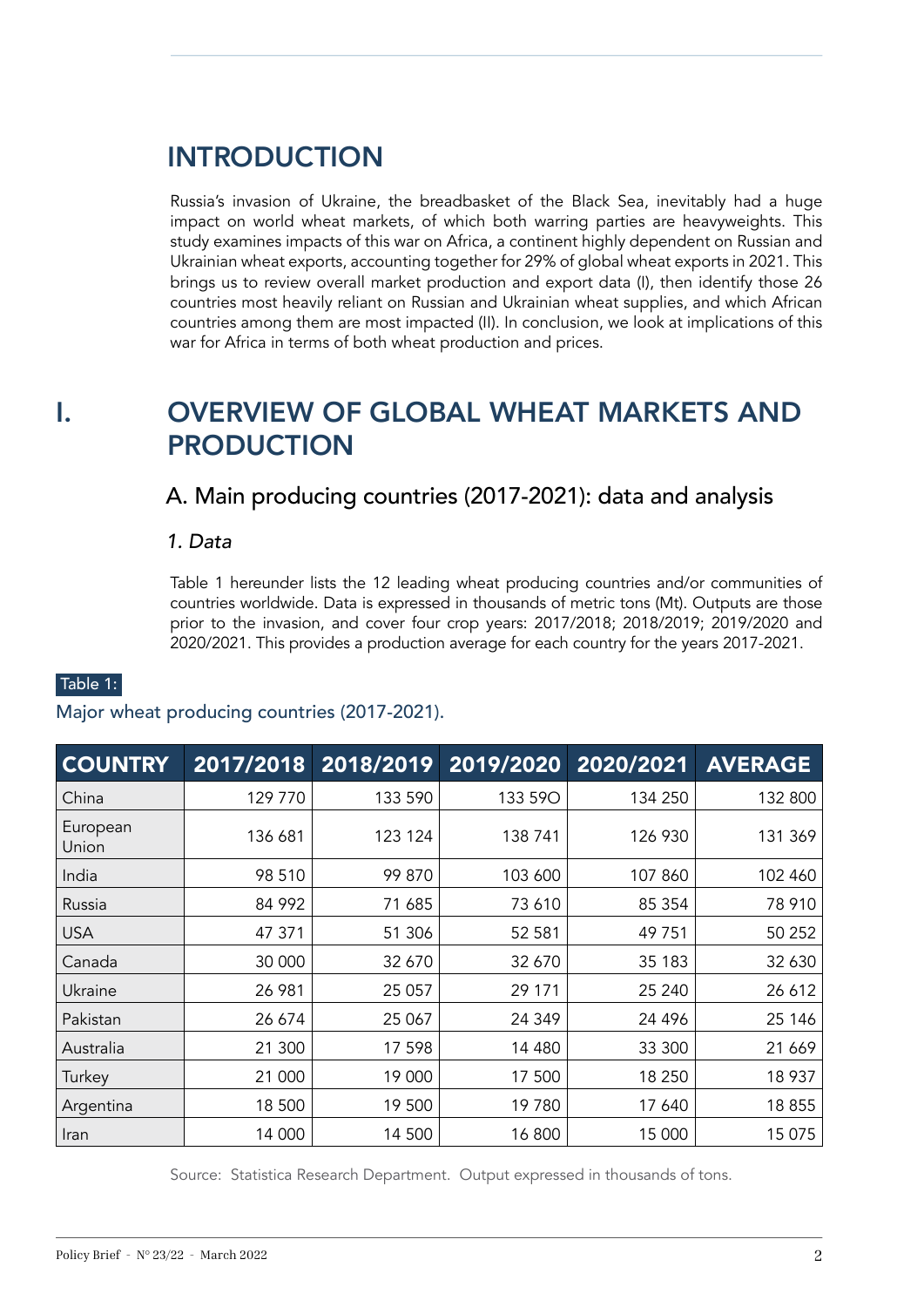## *2. Data analysis*

The data first confirms the irregularity of year-on-year production, mainly because of random and changing weather conditions. This irregularity does not, however, invalidate 2017/18 season's country rankings, which match arithmetic average rankings for country production over the four seasons of the study.

This ranking, based on arithmetic averages, reflects global production leadership by China, the EU and, to a lesser extent, India, with annual production ranging from 107 to 134 million tons. It also shows the substantial contribution of the United States, Canada, Australia, Ukraine, Pakistan, as well as Argentina, with a population roughly equal to that of Ukraine. This is not the case of Turkey and Iran, whose populations are around twice that of Ukraine.

Looking at the demographics of these twelve countries highlights countries with wheat exporting capacity from those without. These 7 are in order of importance: the European Union, Russia, the United States, Canada, Australia, Ukraine and Argentina.

## B. Main wheat exporting countries in 2020

Table 2, below, lists the world's top eight wheat exporting countries in 2020, in order of importance.

The table confirms earlier conclusions, i.e., eight key players dominate wheat export markets. Three of these, namely Russia, the United States and Canada, export over 26 million tons, with Russia doing so with 37.3 million tons.

France and Ukraine are next, with 19.8 and 18.1 million tons respectively, followed by Australia, Argentina, with over 10 million tons, and Germany with 9.3 million tons.

The EU, with dual contributions from France and Germany, is in second place with 29.1 million tons, ahead of the United States and Canada.

| <b>COUNTRY</b> | <b>EXPORTS IN MILLION TONS</b> |  |
|----------------|--------------------------------|--|
| Russia         | 37.3                           |  |
| <b>USA</b>     | 26.1                           |  |
| Canada         | 26.1                           |  |
| France         | 19.8                           |  |
| Ukraine        | 18.1                           |  |
| Australia      | 10.4                           |  |
| Argentina      | 10.2                           |  |
| Germany        | 9.3                            |  |

### Table 2:

Source: UN Comtrade Database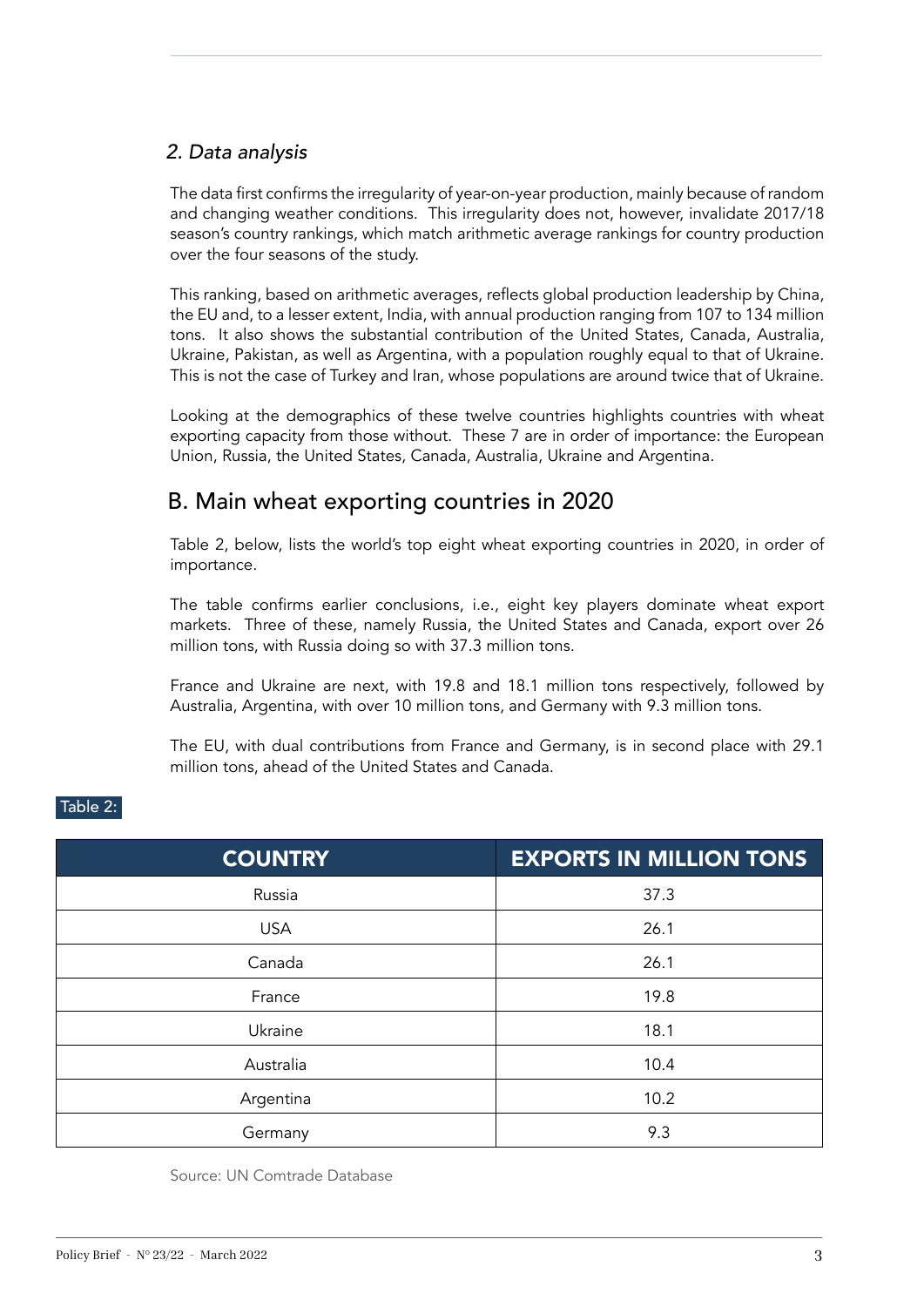Out of 157.3 million tons of wheat exported in 2020, 23.7% came from Russia, 11.5% from Ukraine and 19% from the EU. Russia and Ukraine therefore account for 35% of world wheat exports. And the EU two (France and Germany) account for 12.5%.<sup>1</sup>

These figures illustrate Russia's and Ukraine's key place in global wheat markets, respectively first and fifth worldwide for such exports. In light of the crisis, the EU is a more reliable alternative than the US/Canada or Argentina/Australia, considering its proximity to countries directly impacted by consequences of Russia's invasion of Ukraine.

# II. COUNTRIES MOST DEPENDENT ON RUSSIAN AND UKRAINIAN WHEAT IN 2021

A FAO (Food and Agriculture Organization of the United Nations) study, published before the Russian invasion of Ukraine, lists the 26 countries most heavily reliant on Russian and Ukrainian wheat. Our analysis of this data shows which African countries depend the most on Russian and Ukrainian wheat.

# A. Twenty-six countries, of all continents, depend on Russia and Ukraine for over 55% of their wheat supply

Table 3 lists these countries, specifying respective population and degree of dependence on Russia and Ukraine for wheat.

### Table 3:

Countries most dependent, in %, on Russian and Ukrainian wheat imports.

| <b>COUNTRY/</b><br><b>POPULATION</b> | <b>RUSSIAN</b><br><b>DEPENDENCE</b> | <b>UKRAINIAN</b><br><b>DEPENDENCE</b> | <b>TOTAL</b><br><b>DEPENDENCE</b> |
|--------------------------------------|-------------------------------------|---------------------------------------|-----------------------------------|
| Eritrea/3,6 millions.                | 60%                                 | 40%                                   | 100%                              |
| Kazakstan/19,2 millions.             | 98%                                 |                                       |                                   |
| Mongolia/ 3,3 millions.              | 98%                                 |                                       |                                   |
| Azerbaijan /10,3 millions.           | 95%                                 |                                       |                                   |
| Georgia/ 3,9 millions.               | 95%                                 |                                       |                                   |
| Somalia/16,8 millions.               | 40%                                 | 50%                                   | 90%                               |
| Seychelles/0,5 million.              |                                     | 90%                                   |                                   |
| Belarus/9,5 millions.                | 90%                                 |                                       |                                   |
| Kirghizstan/6,7 millions.            | 90%                                 |                                       |                                   |
|                                      |                                     |                                       |                                   |

<sup>1.</sup> Considering all EU member countries, Union wheat exports in 2020 projected at 36 million tons, put the EU in second position internationally. Now, if 2021 is used as a reference year, the EU, with 37.5 million tons, is ahead of Russia (35 million tons).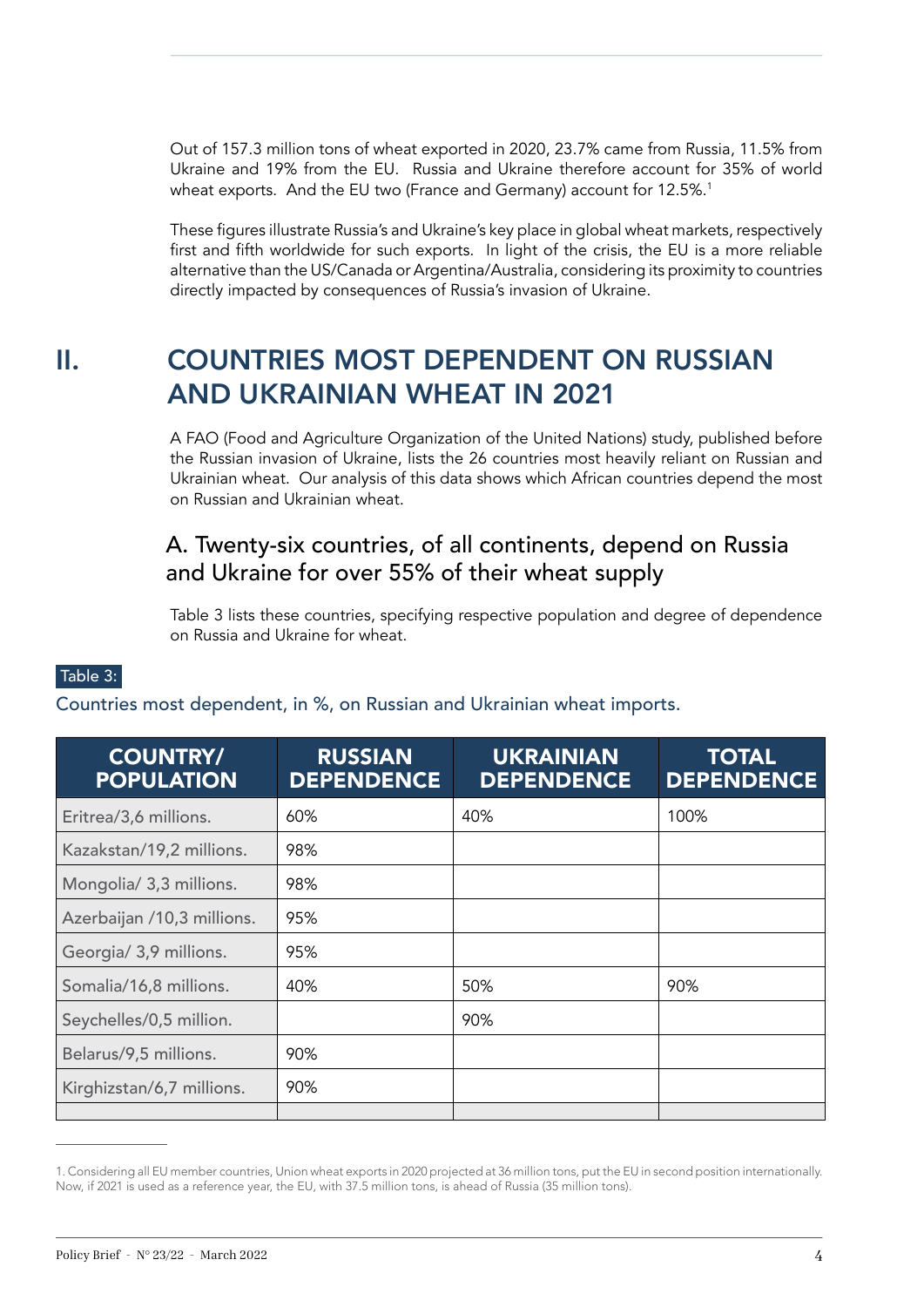| Turkey/84 millions.      | 65% | 20% | 85% |
|--------------------------|-----|-----|-----|
| DR Congo/86,8 millions.  | 80% | 5%  | 85% |
| Finland/5,3 millions.    | 85% |     |     |
| Egypt/106 millions.      | 55% | 25% | 80% |
| Lebanon/6,9 millions.    | 15% | 60% | 75% |
| Madagascar/29 millions.  | 50% | 25% | 75% |
| Benin/11,8 millions.     | 70% |     |     |
|                          |     |     |     |
| Albania/2,8 millions.    | 60% | 5%  | 65% |
| Congo/5,5 millions.      | 65% |     |     |
| Tanzania/60 millions.    | 60% |     |     |
| Libya/6,8 millions.      | 20% | 40% | 60% |
| Pakistan/229 millions.   | 22% | 38% | 60% |
| Liberia/5,3 millions.    | 60% |     |     |
| Rwanda/13 millions.      | 56% |     |     |
| Namibia/13,6 millions.   | 56% |     |     |
| Senegal/16,3 millions.   | 52% | 4%  | 56% |
| Mauritania/4,9 millions. | 8%  | 48% | 56% |

Source 2021 FAO Data.

A global breakdown of the table shows three groups of countries:

- Countries with total dependency ranging from 90% to 100%, i.e., 9 countries: Eritrea, Kazakstan, Mongolia, Azerbaijan, Georgia, Somalia, Seychelles, Belarus and Kirghizstan;
- Countries with total dependency ranging from 75% to 85%, i.e., 7 countries: Turkey, DR Congo, Finland, Egypt, Lebanon, Madagascar and Benin;
- Countries with total dependency ranging from 56% to 65%, i.e., ten countries: Albania, Congo, Tanzania, Libya, Pakistan, Liberia, Rwanda, Namibia, Senegal and Mauritania.

Six of these 26 countries have or have had direct historical links with Moscow, namely Kazakstan, Mongolia, Azerbaijan, Georgia, Belarus and Kirghizstan; three are European (Turkey, Finland and Albania); and one is Asian, the most populous, Pakistan. This leaves 16 states, all in Africa, that we now turn to in detail.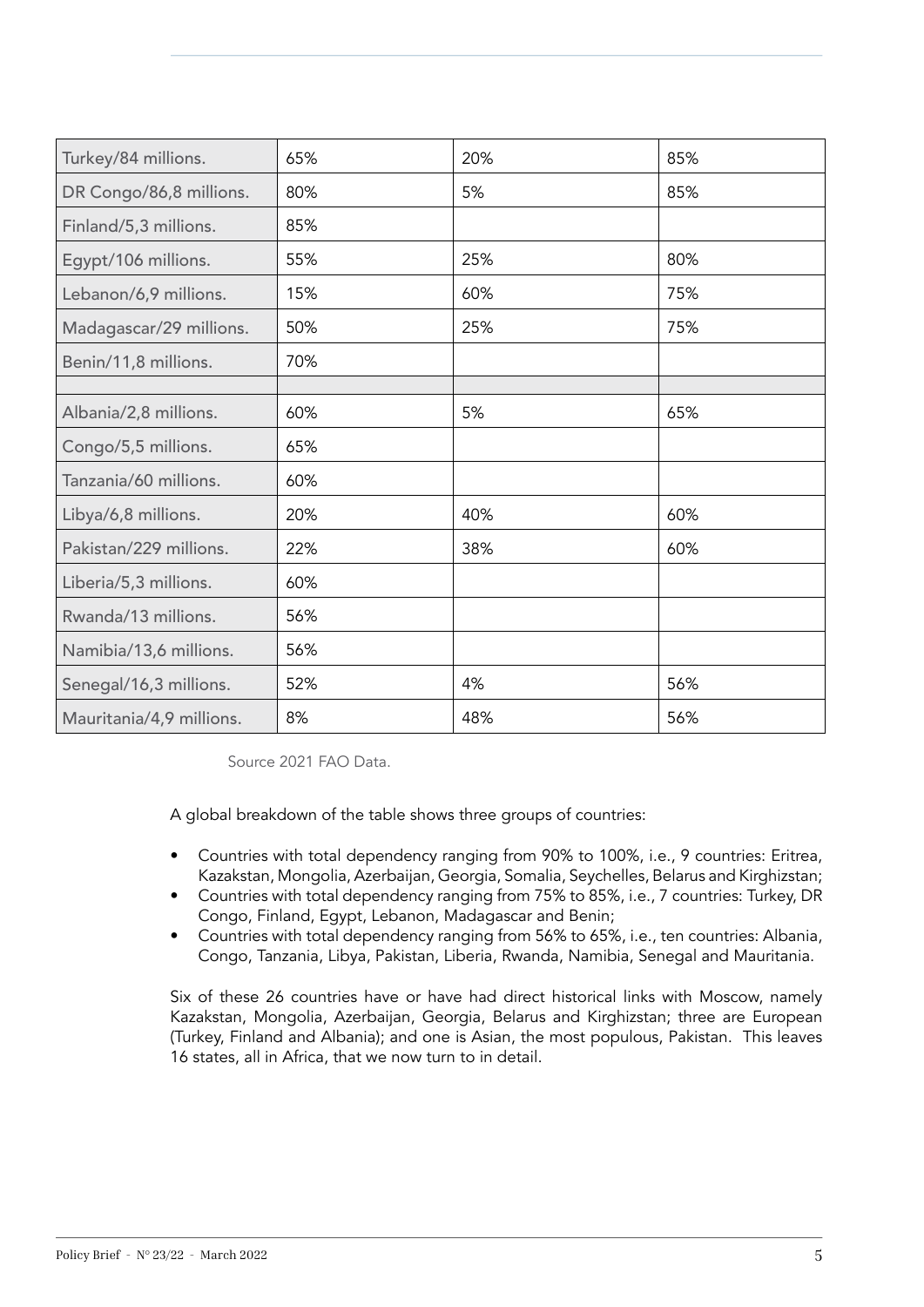## B. Twenty countries in Africa are dependent to varying degrees

A distinction is made between countries directly dependent on Russian and Ukrainian wheat, and those which, as Algeria, Morocco and Tunisia, are to be heavily impacted by consequences of the war.

### *1. Sixteen African countries most directly dependent on Russian and Ukrainian wheat*

These countries are listed in Table 3. For each, we note population, degree of dependency and breakdown of dependence between Russia and Ukraine.

Eritrea, with a population of 3.6 million, is the only African country 100% dependent on Russian and Ukrainian wheat imports, with Russia contributing 60% and Ukraine 40%. Next are two countries with 90% dependence on Russian and Ukrainian wheat. Somalia and the Seychelles, with 16.8 million and 0.5 million inhabitants respectively, share a common dependency on Ukrainian wheat: 90% for the Seychelles and 50% for Somalia.

Five other African countries have dependency ratios ranging from 70 to 85%. Again by order of decreasing dependence, the DR Congo (86.6 million inhabitants) is 85% dependent on Russian wheat and 5% on Ukrainian wheat, and Egypt (106 million inhabitants) has overall dependency of 80%, i.e. 55% on Russian wheat and 25% on Ukrainian wheat. One other country is globally dependent for 75%: Madagascar (29 million inhabitants) at 50% for Russian wheat and 25% for Ukrainian wheat. Only one country, Benin (11.8 million inhabitants), depends solely on Russian wheat for 70% of its needs.

This leaves 8 countries with dependency ranging 65 to 56%. At 65%, only one country, Congo (5.5 million inhabitants), depends on Russian wheat alone. Three countries - Tanzania (60 million inhabitants), Libya (6.8 million) and Liberia (5.3 million) - are 60% dependent on either Russian or Ukrainian wheat. Tanzania is 60% dependent on Russian wheat alone; Libya is 20% dependent on Russian wheat and 40% on Ukrainian wheat; and Liberia is 60% dependent on Russian wheat alone. This leaves four countries: Rwanda ( population-13 million); Namibia (13.6 million); Senegal (16.3 million) and Mauritania (4.9 million). All four countries are estimated to be 56% dependent on Russian and Ukrainian wheat, with Rwanda and Namibia at 52% Russian and 4% Ukrainian, Senegal and Mauritania at 8% Russian wheat and 48% Ukrainian.

Overall, 16 African countries accounting for 374 million inhabitants, i.e., nearly 40% of Africa's population, are 56% or more dependent on Russian and Ukrainian wheat. This is considerable. Particularly considerable in that other African countries, whose dependence on Russian and Ukrainian wheat is below 50%, are not included in the approach. This applies to Algeria, Morocco and Nigeria, respectively second, third and fourth largest wheat importers in Africa. Which now brings us to further explore wheat import dependence regardless of supplier origin.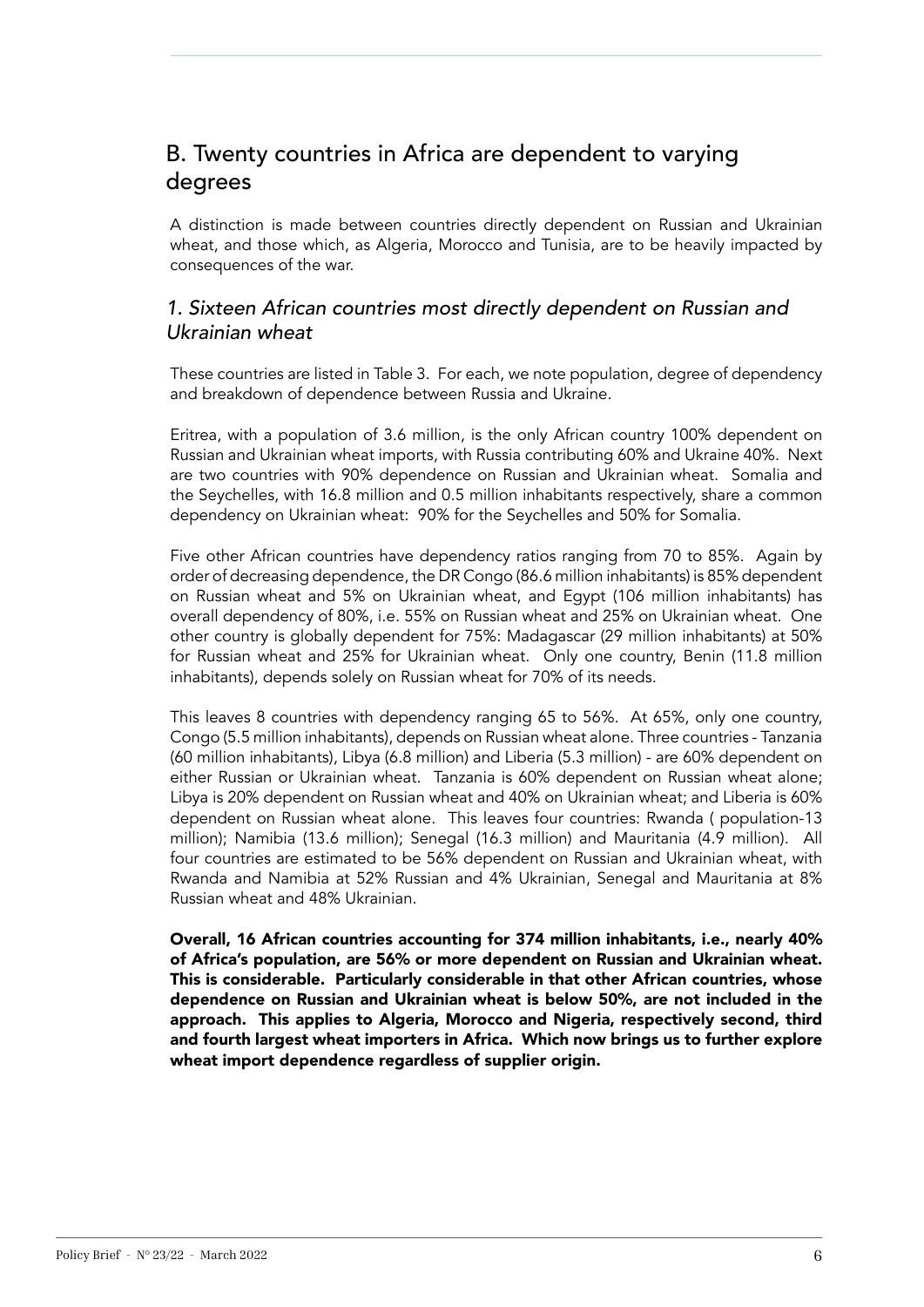## *2- Algeria, Morocco and Nigeria import over 17 million tons of wheat, most of which is neither Russian nor Ukrainian*

Algeria is Africa's second largest importer of wheat, behind Egypt, with estimated imports of 7.7 million tons for the 2021/2022 season, alongt with 3.6 million tons produced in Algeria. Algerian production is down one million tons compared to 2020/2021, because of very unfavorable weather conditions. In 2021, Algeria's main suppliers came from Europe, mainly France and Germany. However in 2021, Algeria moved closer to Russia in an effort to drive out European exporters, particularly those from France. This will take time, and it is not certain the invasion of Ukraine will accelerate any rapprochement.

Morocco, the continent's third largest wheat importer, produces wheat in quantities that vary according to weather conditions. In 2021, favorable weather conditions enabled wheat imports to be cut down 0.7 Mt, dropping below five 5Mt, at an estimated 4.5 Mt. Moroccan imports stand out for the variety of suppliers. These include Ukraine (25%), Russia (11%), France (40%) and Canada for almost all imports of durum wheat.

In Nigeria, Africa's most populous country, wheat imports increased steadily in the last two years, now above 5 Mt, with 5.5 Mt estimated for the 2020/2021 crop year. As with Morocco, the diversity of suppliers deserves to be emphasized: of the total 5.5 Mt imported, 1 Mt came from the EU, 0.8 Mt from Russia, 0.7 Mt from Canada and just 0.6 Mt from the United States. Considering that US wheat imports constituted 90% of total imports in 2010/2011, the distance covered is considerable.

Crises invariably highlight an economy's weakness and amplify its consequences. In this case, not diversifying wheat supplies and restricting it to Russia and Ukraine, clearly has its limits. In contrast, supply diversification by Algeria, Morocco and Nigeria is to be highlighted. Overall, close to 700 million people will be directly impacted in their wheat consumption by dependence on Russian and/or Ukrainian wheat.

# **CONCLUSIONS**

The war in Ukraine severely impacts world wheat market given the significance of Russian and Ukrainian exports, accounting for approximately 30% of global exports. The paralysis of major Sea of Azov and Black Sea ports, seriously disrupting global trade, adds nothing to the situation.

In fact, quite the opposite. As of this writing, we know not when and how the war will end. We do know, however, that this crisis will have a lasting impact on the supply and price of wheat. This is a two-part crisis: supply and price. A supply crisis, primarily, considering how many African countries depend on Russian and Ukrainian wheat, one in two according to UNCTAD (United Nations Conference on Trade and Development). Among these countries, those most likely to quickly feel the consequences on their supplies are, of course, Egypt, DR Congo and Tanzania, the most heavily populated. On the whole, however, given low stock levels leading up to the crisis, experts are concerned for all sub-Saharan countries. Two North African countries are particularly vulnerable to the crisis: Libya and Tunisia. Libya, who depends on Ukraine for 60% of supplies and Russia for 15%, needs urgent alternatives, as it is on the verge of running out of wheat, with stocks currently estimated at one month. The liquidity crisis facing the country, further complicates the situation.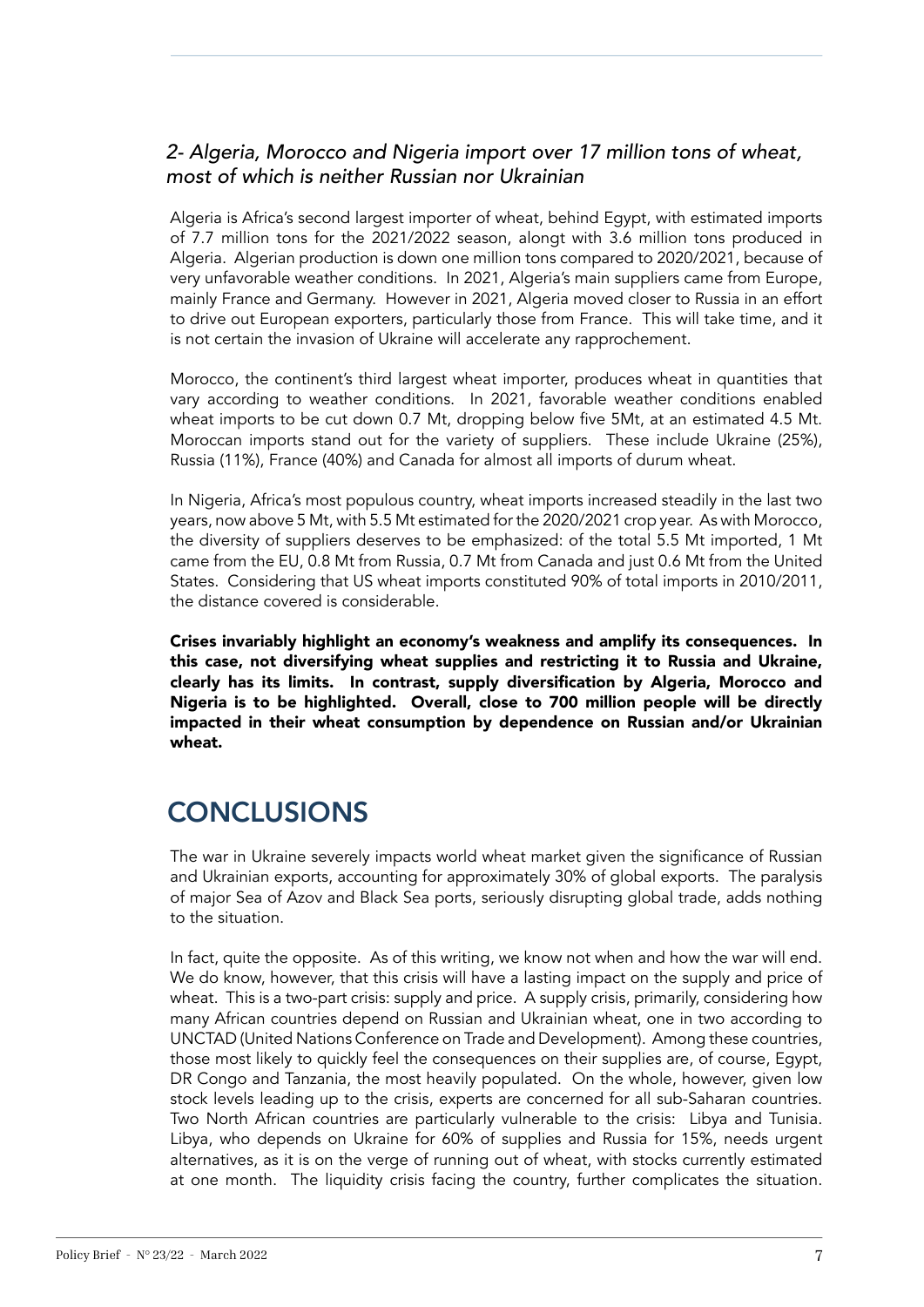In Tunisia, wheat imports are projected to rise 33%, hitting a record 2.5 Mt, because of considerable agricultural underperformance in the past crop year. Wheat imports in Tunisia account for 50% of national food imports, and stocks stand at 4 months, but as with Libya, the country's liquidity situation complicates financing this market.

On the price side, soft wheat prices rose from 230 euros in April 2021 to a record 376 euros in late March. The boom in wheat prices however started in August 2021, with prices hitting 270 euros, breaking 300 euros in December 2021, and then falling back to a range between 270 and 280 euros, until February 2022, to further accelerate. First, the Ukrainian crisis is not at the root of this price upswing, but has amplified it. As already experienced in the financial crisis of March 2008, when a ton of wheat hit 292 euros, or during the Arab Spring, when a ton of wheat shot up to 277 euros.

Supply and demand drive the wheat market. When supply is practically slashed by 30% and demand does not decrease, increases in price are consistent with market logic. In fact, all other things being equal, this increase is relatively limited compared to the surge in oil and gas prices. Compensating for reduced Russian and Ukrainian supply calls for better harvests and/or increased European, Canadian and American supply. This will take time, however, and also depends on how the conflict develops. On the demand side, two contradictory movements are underway: an increase, consecutive to the impoverishment of emerging countries impacted by the crisis, leading to greater consumption of bread. There also is a price point above which emerging countries no longer can buy. That is the worst-case scenario, but is not totally excluded considering the rise in wheat price as well as transport costs, also strongly impacted by the Ukrainian crisis, and which did not wait for the crisis to seriously escalate.

# RECOMMENDATIONS

This crisis highlights the need to invariably diversify supplies and, if possible, preserve national sovereignty in matters as sensitive as food.

\* Diversifying supplies is what Morocco and Nigeria have done, for example. Unfortunately, Egypt did not. No matter how good an alliance when entrusting food sovereignty, never forget this can change and deteriorate.

\* Preserving food sovereignty means having an agriculture that favors food crops, wheat being one of them, when given the chance to do so. Algeria, at one point in its history the granary of Europe, has failed to do so in recent times.